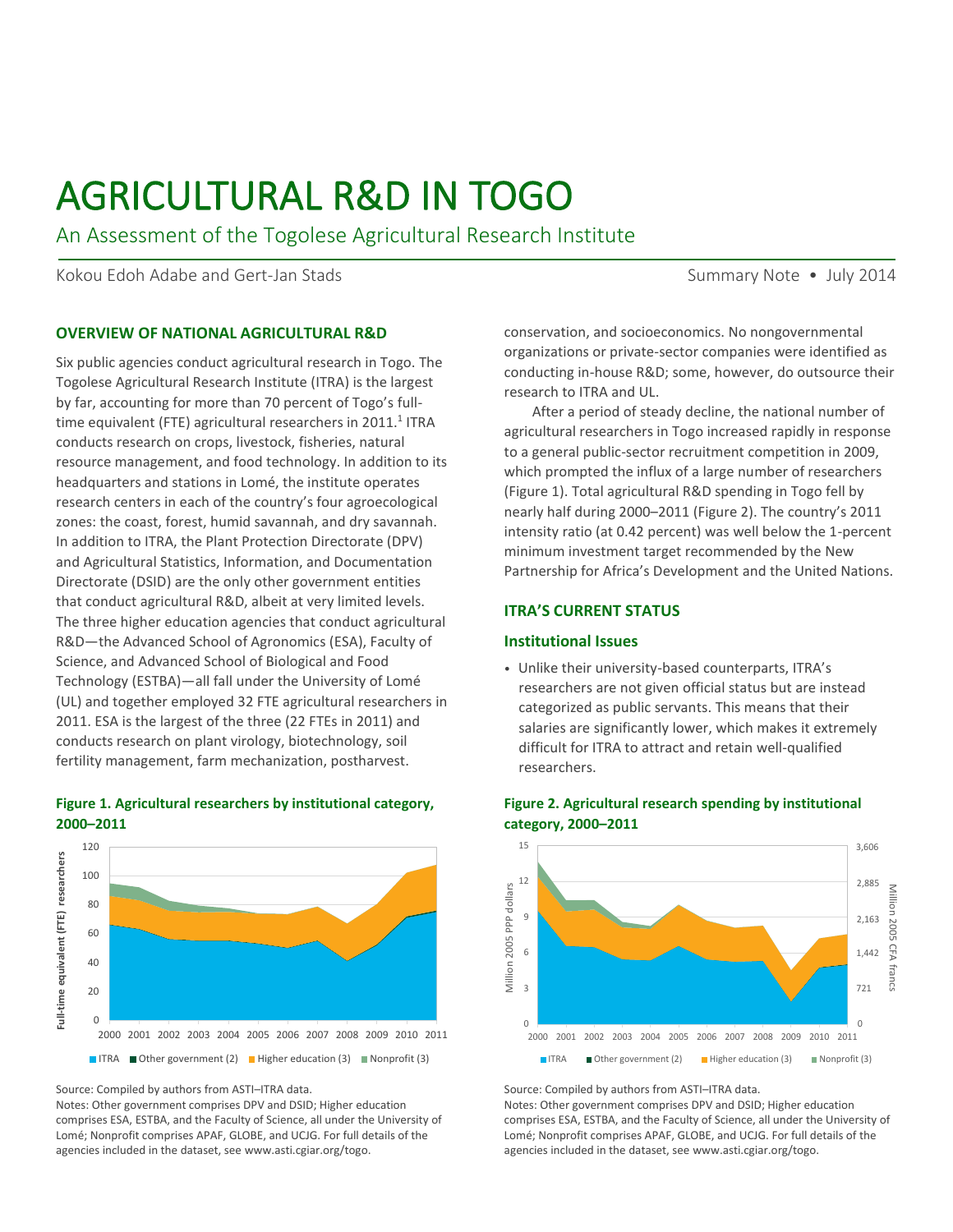- The Ministry of Agriculture can second experienced researchers to other ministerial departments at will. ITRA loses one or two highly qualified researchers this way each year.
- Linkages with the Institute of Consulting and Technical Support (ICAT), the country's main agricultural extension agency, are weak, and effective communication mechanisms between farmers and researchers are lacking.
- Private-sector linkages are also weak; new technologies are not adopted (or commercialized) by the private sector.

#### **Human Resources**

- Just 6 of ITRA's 78 researchers (8 percent) hold PhD degrees, and 4 of these PhD-qualified researchers are approaching retirement age.
- Training opportunities have been limited, but the recent launch of the West Africa Agricultural Productivity Program (WAAPP) is set to change that. In 2012, 30 researchers were proposed to receive grants for MSc- and PhD-level training under WAAPP, taking into account existing skill gaps, and where researchers should be trained (some in Togo, and others in other West African countries). Some of the training has already begun.
- ITRA lacks a critical mass of well-qualified researchers in a number of key research areas. There are no maize, rice, or sorghum breeders, and the last researcher in the soil

#### **Table 1. ITRA's researchers by degree and discipline, 2012**

|                                                                |            | <b>FTE researchers by</b><br>degree qualification |            |                |
|----------------------------------------------------------------|------------|---------------------------------------------------|------------|----------------|
| <b>Discipline</b>                                              | <b>PhD</b> | <b>MSc</b>                                        | <b>BSc</b> | <b>Total</b>   |
| Crop protection and plant                                      |            |                                                   |            |                |
| biotechnology                                                  | 3          | 6                                                 | 2          | 11             |
| Livestock and aquaculture                                      | $\Omega$   | 9                                                 | $\Omega$   | 9              |
| Cereals (maize, rice, sorghum, and<br>millet) and horticulture | $\Omega$   | 8                                                 | 0          | 8              |
| Socioeconomics and technology                                  |            |                                                   |            |                |
| transfer                                                       | 1          | 7                                                 | 0          | 8              |
| Nutrition and food technology/                                 |            |                                                   |            |                |
| quality                                                        | $\Omega$   | 7                                                 | $\Omega$   | 7              |
| Coffee, cocoa, cola, and fruits                                | 1          | 5                                                 | 0          | 6              |
| Cotton                                                         | 1          | 4                                                 | 0          | 5              |
| Soils and fertility                                            | $\Omega$   | 5                                                 | 0          | 5              |
| Roots and tubers (cassava, yams)                               | 0          | 4                                                 | $\Omega$   | 4              |
| Plant genetic resources                                        | $\Omega$   | 3                                                 | $\Omega$   | 3              |
| Sheep and goats                                                | $\Omega$   | 3                                                 | $\Omega$   | 3              |
| Cattle and animal biotechnology                                | 0          | $\overline{2}$                                    | 0          | $\overline{2}$ |
| Water and forestry management                                  | 0          | 2                                                 | 0          | $\overline{2}$ |
| Legumes (cowpeas, groundnuts,                                  |            |                                                   |            |                |
| soybeans, and beans)                                           | 0          | 2                                                 | 0          | $\overline{2}$ |
| Seeds and plants                                               | 0          | 1                                                 | 1          | $\overline{2}$ |
| Animal health                                                  | 0          | 1                                                 | 0          | $\mathbf{1}$   |
| Share $(\%)$                                                   | 8          | 88                                                | 4          | 100            |
| <b>TOTAL FTES</b>                                              | 6          | 69                                                | 3          | 78             |

fertility program retired in 2013. The programs on legumes, livestock and animal biotechnology, water management, and forest seeds only have two researchers each. The animal health research program employs only one researcher (Table 1).

• Women constitute the majority of farmers but represent only 9 percent of ITRA's researchers. Of the 34 researchers recruited during 2008–2012, only 2 were female.

## **Financial Resources**

- Government funding to ITRA is insufficient, and barely enough to cover the institute's salary bill. As a result, ITRA is highly dependent on funding from donors and development banks.
- CORAF/WECARD and AfricaRice accounted for 70 percent of ITRA's external funding during 2009–2012, although considerable yearly fluctuations in contributions from both these sources have caused some financial uncertainty.
- Similarly, private funding for cotton research from the Nouvelle Société Cotonnière du Togo (NSCT) fluctuates widely from year to year.
- WAAPP will be the main source of external funding in the coming years; however, only very limited funding for actual research is earmarked under this World Bank loan–funded program. Most of the funds target the (much-needed) rehabilitation of R&D infrastructure and staff training.

### **R&D Infrastructure**

• ITRA's entomology, phytopathology, and virology laboratories, as well as its animal research unit, are not operational due to dilapidated equipment and infrastructure. The remaining laboratories (with the exception of the biosecurity laboratory in Lomé) also have extremely outdated equipment (Table 2).

| <b>Research</b><br>station                              | Laboratory/<br><b>location</b>              | <b>Condition</b>                                                          |  |  |  |
|---------------------------------------------------------|---------------------------------------------|---------------------------------------------------------------------------|--|--|--|
| Direction<br>Scientifique (1)                           | Crop protection<br>and biosecurity,<br>Lomé | • Recently renovated and<br>equipped with state-of-<br>the-art technology |  |  |  |
| Direction des<br>laboratoires (3)                       | Food quality<br>control, Lomé               | • Operational with fairly<br>adequate equipment                           |  |  |  |
|                                                         | Food technology,<br>۰<br>Lomé               | • Operational with<br>inadequate equipment                                |  |  |  |
|                                                         | • Soil, Lomé                                | • Operational, but most of<br>the equipment is derelict                   |  |  |  |
| Forestry zone<br>agricultural<br>research<br>center (1) | Plant pathology<br>and virology,<br>Kpalimé | • Nonfunctional due to<br>derelict facilities                             |  |  |  |
| Humid savanna<br>zone agricultural                      | Entomology,<br>Kolokope                     | • Nonfunctional due to<br>derelict facilities                             |  |  |  |
| research<br>center (2)                                  | Animal health,<br>Sotouboua                 | • Nonfunctional due to<br>derelict facilities                             |  |  |  |

#### **Table 2. The condition of ITRA's research laboratories**

Source: Compiled by authors from ASTI/IFPRI–CORAF/WECARD survey data.

Source: Compiled by authors from ASTI/IFPRI–CORAF/WECARD survey data.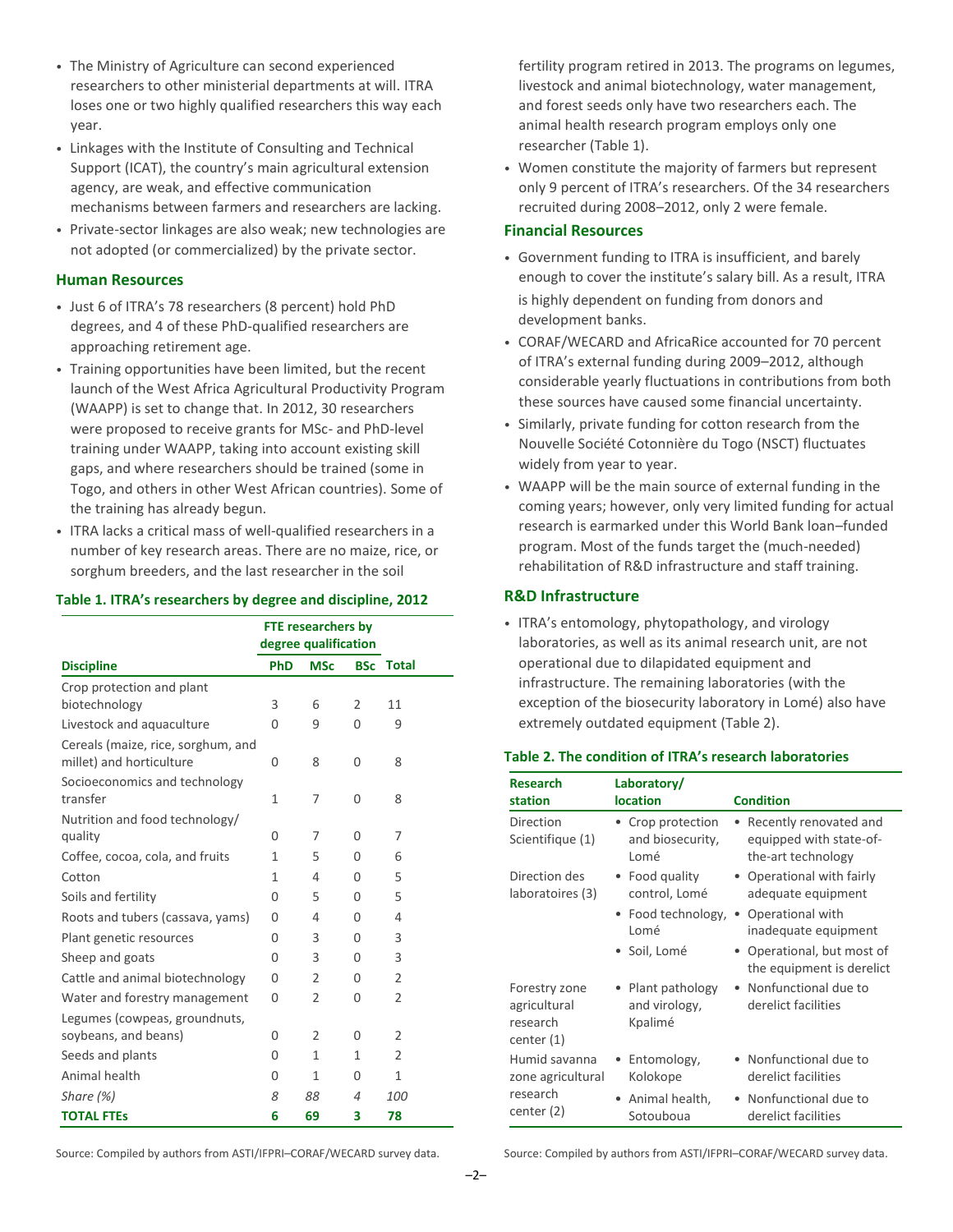- The biosecurity laboratory has recently been renovated and equipped with state-of-the-art technology with grant funding provided by the West African Economic and Monetary Union (UEMOA). Unfortunately, researchers and technicians received no training on how to operate the new equipment, so much of it remains idle.
- ITRA's livestock and poultry stations will be upgraded under WAAPP, although rehabilitation has yet to begin.
- ITRA also lacks office space: at the Dryland Savanna Agricultural Research Center (CRASS) and the Coastal Agricultural Research Center (CRAL), up to four researchers can be required to share a single office.
- Power cuts are frequent, and Internet access outside Lomé is unreliable.

## **Research Outputs**

• The number of new varieties released by ITRA in recent years is extremely low compared with other countries in West Africa. ITRA released one new cotton variety (STAM129) in 2002 and adapted two new AfricaRice rice varieties (ARICA1 and ARICA2) in 2012.

## **Table 3. ITRA's scientific publications, 2008–2012**

|                                                   |                |                          |                |              |              | Yearly  |
|---------------------------------------------------|----------------|--------------------------|----------------|--------------|--------------|---------|
| <b>Publications</b>                               |                | 2008 2009 2010 2011 2012 |                |              |              | average |
| <b>National publications</b>                      |                |                          |                |              |              |         |
| Journal articles                                  | 4              | 4                        | $\overline{2}$ | 1            | $\mathbf{1}$ | 2.4     |
| <b>Books</b>                                      | 0              | 0                        | 1              | $\Omega$     | 0            | 0.2     |
| <b>Book chapters</b>                              | 0              | 0                        | 0              | $\Omega$     | O            | 0.0     |
| Scientific articles/<br>publications              | 0              | 0                        | $\Omega$       | $\mathbf{1}$ | 3            | 0.8     |
| Papers and posters<br>presented at conferences    | $\overline{2}$ | 0                        | 1              | 0            | 0            | 0.6     |
| Nonscientific publications<br>(such as newspaper/ |                |                          |                |              |              |         |
| magazine articles)                                | $\mathbf{1}$   | 0                        | 0              | $\Omega$     | $\mathbf{1}$ | 0.4     |
| Other (theses)                                    | $\overline{0}$ | 0                        | 0              | 5            | 0            | 1.0     |
| <b>Total</b>                                      | 7              | 4                        | 4              | 7            | 5            | 5.4     |
| Average per researcher per year                   |                |                          |                |              |              | 0.07    |
| <b>International publications</b>                 |                |                          |                |              |              |         |
| Journal articles                                  | 0              | 0                        | $\Omega$       | 0            | 0            | 0.0     |
| <b>Books</b>                                      | $\Omega$       | 0                        | 0              | 0            | 0            | 0.0     |
| <b>Book chapters</b>                              | 0              | 0                        | $\Omega$       | 0            | O            | 0.0     |
| Scientific articles/<br>publications              | 1              | $\overline{2}$           | $\overline{2}$ | 6            | 1            | 2.4     |
| Papers and posters<br>presented at conferences    | 0              | $\Omega$                 | 0              | 0            | $\mathbf{1}$ | 0.2     |
| Nonscientific publications<br>(such as newspaper/ |                |                          |                |              |              |         |
| magazine articles)                                | 0              | 0                        | $\Omega$       | 0            | 0            | 0.0     |
| <b>Total</b>                                      | 1              | $\overline{2}$           | 2              | 6            | 2            | 2.6     |
| 0.03<br>Average per researcher per year           |                |                          |                |              |              |         |

Source: Compiled by authors from ASTI/IFPRI–CORAF/WECARD survey data.

- ITRA did release a number of new technologies in recent years, none of which were patented.
- ITRA's number of scientific publications is extremely low compared with other countries. ITRA's researchers are insufficiently encouraged to publish in national or international journals (Table 3).

## **CONCLUSIONS AND POLICY RECOMMENDATIONS**

In order to more effectively accomplish its mission, ITRA was restructured in 2008 to become a semiautonomous public institution, giving it greater institutional freedom and autonomy in setting its research agenda, but not in terms of financial or human resource management. As previously mentioned, ITRA has a number of challenges in terms of its financial resources, human resources, and infrastructure. Government funding only covers staff salaries, so additional funding to operate research programs and maintain facilities needs to be raised through external sources. The fact that ITRA's researchers lack official status and hence are paid significantly less than their university-based counterparts means that ITRA will continue to struggle to recruit, retain, and motivate well-qualified and experienced researchers. Similarly, the overall rundown state of the institute's research infrastructure makes it extremely challenging for researchers to work effectively. In addition to the general lack of PhDqualified researchers, the degree of secondment of highly qualified personnel to other departments further exacerbates the lack of expertise within the institute.

WAAPP is being implemented with a view to addressing these problems to some degree, with a focus on relevant infrastructure and training, but not so much on actual research programs themselves. As a means of ensuring the institute fully benefits from the training initiatives under WAAPP, upon completing their training, researchers who are awarded scholarships will be required to return to employment at the institute for a minimum of 10 years.

The government is advised to guide ITRA in instituting strategies to attract, retain, and motivate researchers focusing on

- increasing government funding levels to enable ITRA to operate more competitively, both in terms of researcher salaries and benefits, and facilities and equipment (other than those slated to be upgraded under WAAPP);
- developing new strategies and mechanisms for raising funding from a variety of sources, including the private sector;
- overcoming the current public servant status of ITRA's researchers to enable salary levels to be raised to competitive rates;
- exploring other incentive measures to attract and retain researchers, including better employment benefits, improved working conditions, greater promotional opportunities, and so on.